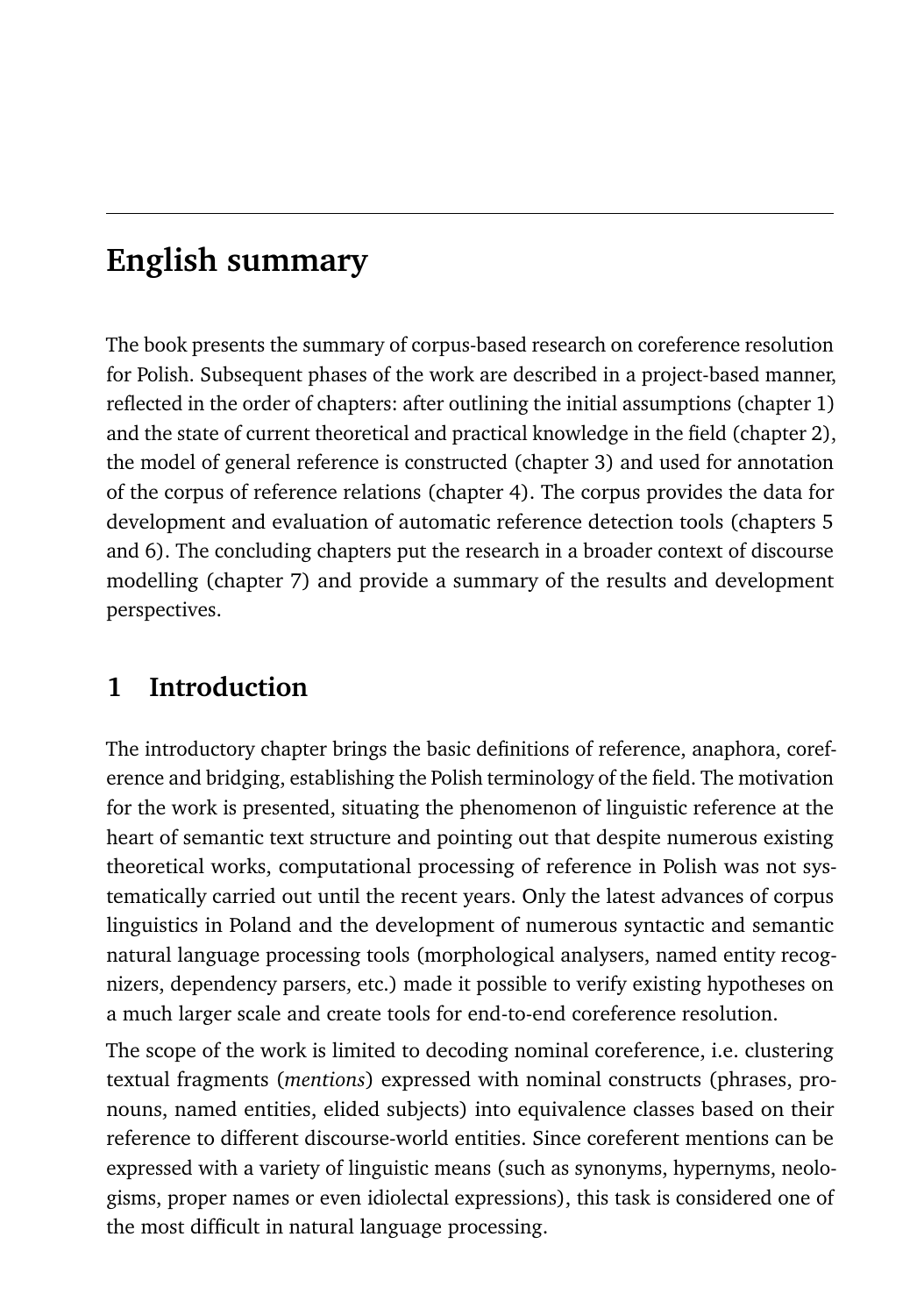The methodology of this work is based on a corpus-based approach which requires establishing a formal model of reference relations, carrying out annotation of language data following this representation and using the data set for development, training and formal evaluation of implemented tools.

### **2 Related work**

Chapter 2 starts with a short synthesis of findings from the Polish theoretical literature influencing our computational-linguistic work. The broad concept of *referencing elements* being instantiated in texts not only as single phrases, but also as larger pieces of text (whole sentences or even paragraphs) has been borrowed from Klemensiewicz (1937). The basic categorization of the reference expressions, implemented as nouns, nominal groups, proper names or pronouns was inspired by Bellert (1971).

Portions of the two most extensive taxonomies of reference relations presented by Topolińska (1984) and Paduczewa (1992) were adopted as the starting point for the final classification. The line between referencing and non-referencing expressions was drawn following the approach of Langacker (2008), Vater (2009) and Kunz (2010), assuming the prevalence of the discourse world over the real world in decoding reference, i.e. treating all nominal phrases as potentially referential. A description of indirect relations combining several existing classifications was also presented, starting from the best known one by Clark (1977) and several others, summarized in a paper by Gardent et al. (2003).

Lexical features of referential relations were inspired by the work of Pisarkowa (1969), Fontański (1986) and Grzegorczykowa (1996). Numerical features reflecting word order and inter-sentential position of mentions were taken from Szwedek (1975), Honowska (1984) and Duszak (1986). Following Gajda (1990), we analyzed the density of reference expressions depending on the text genre and similarly to Dobrzyńska (1996) we investigated the variation of stylistic quality of text (here measured by its readability).

The chapter also contains an extensive list of the largest foreign corpora annotated with referential relations and existing Polish reference-related corpora (Filak 2006, Marciniak 2010, Broda et al. 2012b). Previous attempts of anaphora and coreference resolution for Polish (Mitkov and Styś 1997, Kulików et al. 2004, Abramowicz et al. 2006, Filak 2006, Broda et al. 2012b, Kaczmarek and Marcińczuk 2017) are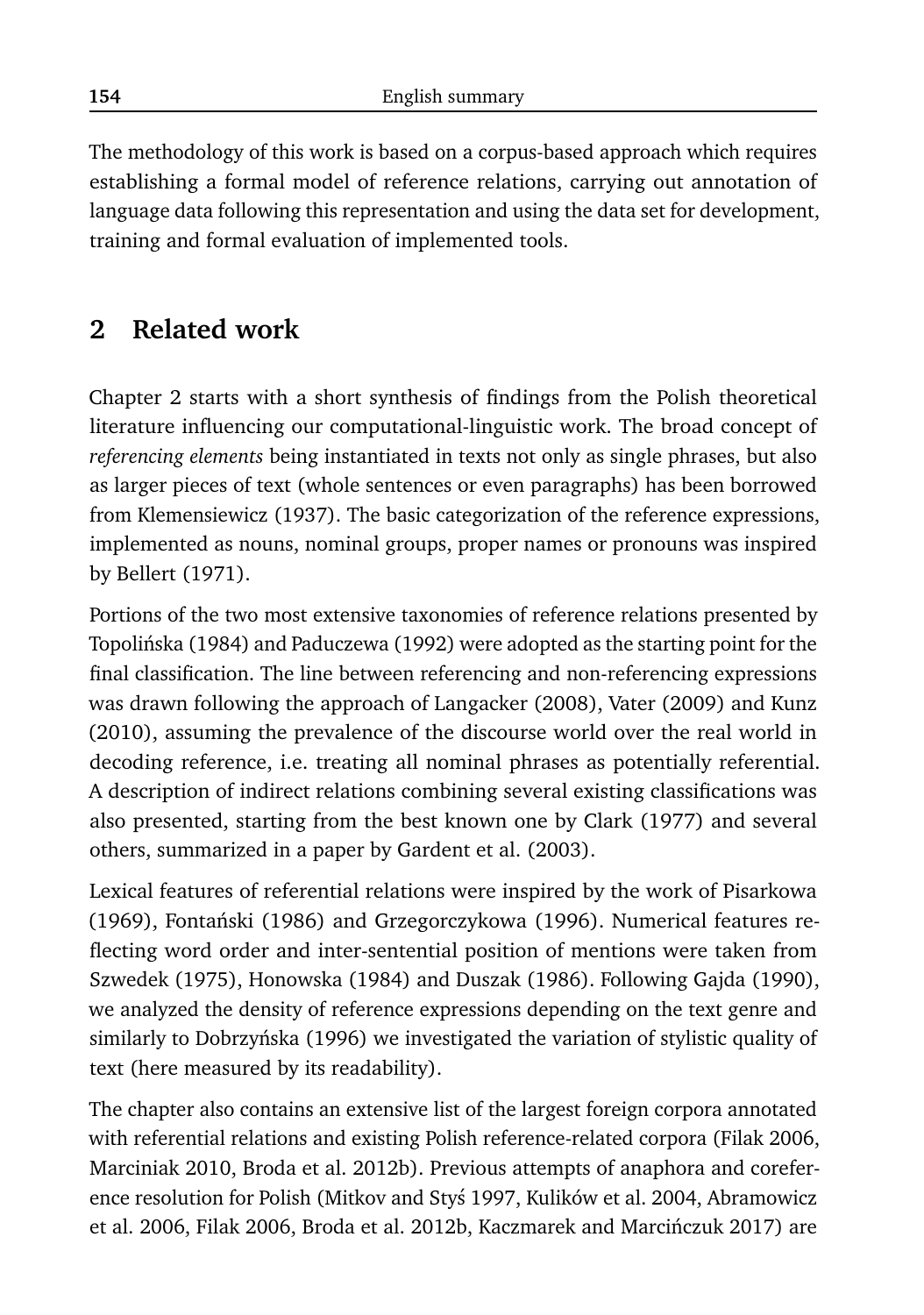investigated together with our own translation- and projection-based experiment (Ogrodniczuk 2013).

Different variants of foreign computer-based implementations of reference influencing our target solution are presented in order to outline the history of linguistic engineering work to date. Starting with early attempts using syntactic rules (Hobbs 1976), centering theory (Grosz 1977, Sidner 1979, Brennan et al. 1987) or knowledge poor approaches (Mitkov and Styś 1997), we shortly present supervised machine learning algorithms (see, e.g., Connolly et al. 1994, McCarthy and Lehnert 1995, Kehler 1997, Soon et al. 1999, 2001, Ng and Cardie 2002, Rahman and Ng 2009), high-precision sieve-based methods (see, e.g., Haghighi and Klein 2009, Raghunathan et al. 2010, Lee et al. 2011), hybrid approaches (Denis and Baldridge 2008, Chen and Ng 2012, Ratinov and Roth 2012) and deep neural network solutions (Lee et al. 2017, Zhang et al. 2018), with the best results presently achieved for English.

The chapter concludes with a short summary of evaluation methods and metrics currently used: MUC (Vilain et al. 1995),  $B^3$  (Bagga and Baldwin 1998), CEAF-E (Luo 2005) and CoNLL (Pradhan et al. 2012) together with the two types of clustering algorithms: *mention-pair* (Aone and Bennett 1995) and *entity-based* (Luo et al. 2004).

## **3 Model of reference and its corpus representation**

Chapter 3 presents the model of reference composed of a precise definition of mention types and scope, followed by a broad taxonomy of referential relations. Mentions are defined as generalized nominal groups (nouns with their syntactic constituents, personal pronouns, demonstratives introducing non-relative clauses, elided subjects, gerunds), possessive pronouns and undefined, negative or universal pronouns (often forming pseudoconferential clusters). The schema involves marking nested phrases and discontinuities.

The taxonomy of referential relations (see Fig. 1) is supplemented with the concept of facets representing subjectivity, uncertainty or impartiality of the parties involved in communication. Additionally, the typology presents non-referential auxiliary relations used to support the process of decoding reference.

Chapter 4 presents the process of construction of the corpus of reference relations. After establishing the annotation strategy and sampling texts from the National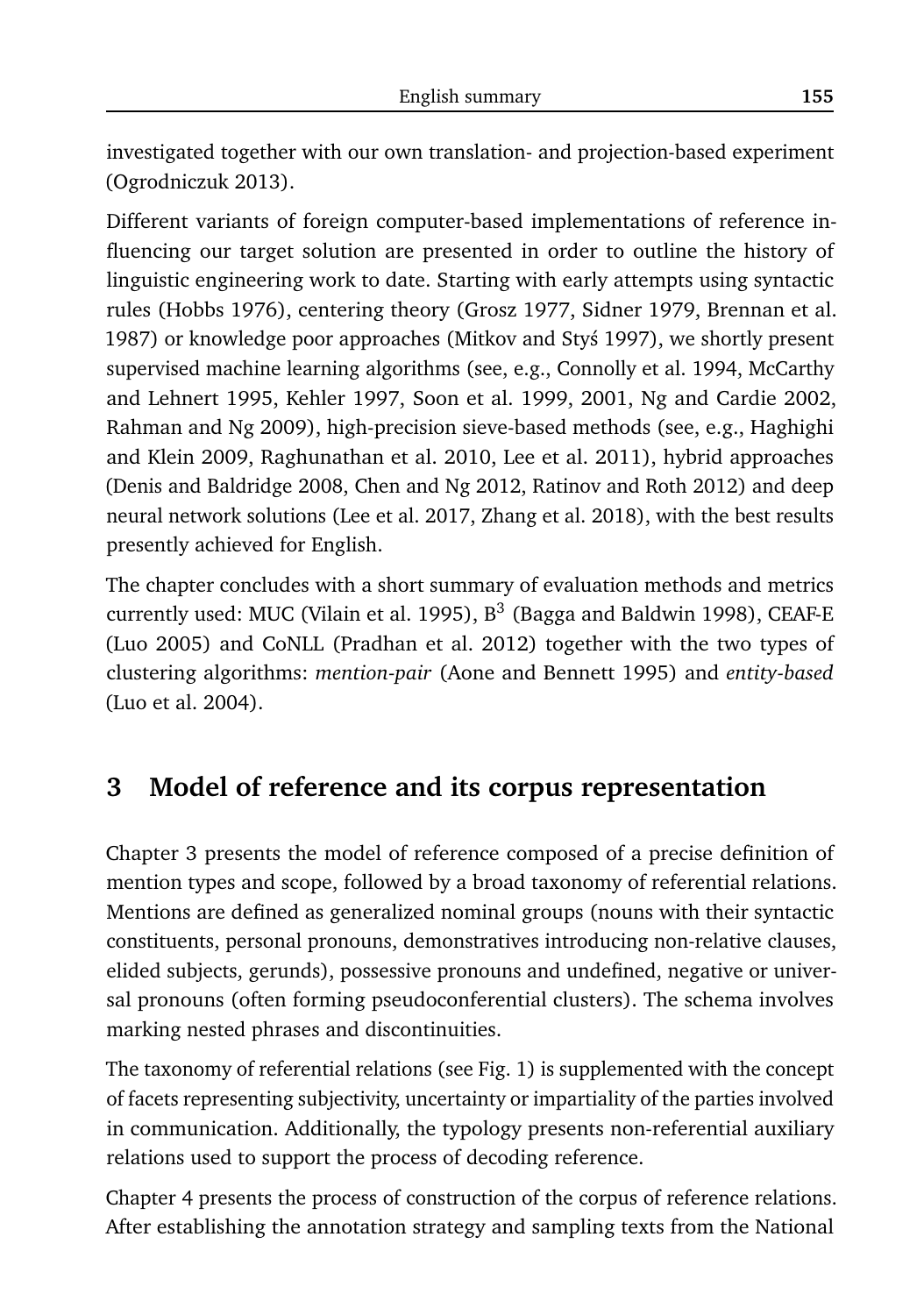

Figure 1. Referential relations, facets and auxiliary relations

Corpus of Polish (Przepiórkowski et al. 2012) the data set was manually annotated, following the designed typology and made available to download, browse and search. As a result, the Polish Coreference Corpus with 530K tokens was created currently one of the largest coreference corpora in the world. Its basic statistics are presented in Table 1.

### **4 Implementation and evaluation**

Chapter 5 describes the development of the mention detection and coreference resolution tools. Two mention detectors were implemented, both using input from various natural language processing components for Polish: a morphological analyser, named entity recognizer, and a shallow parser. The rule-based detector collected mention candidates from available sources and removed redundancies. The machine-learning detector used a number of lexical, grammatical and numerical features.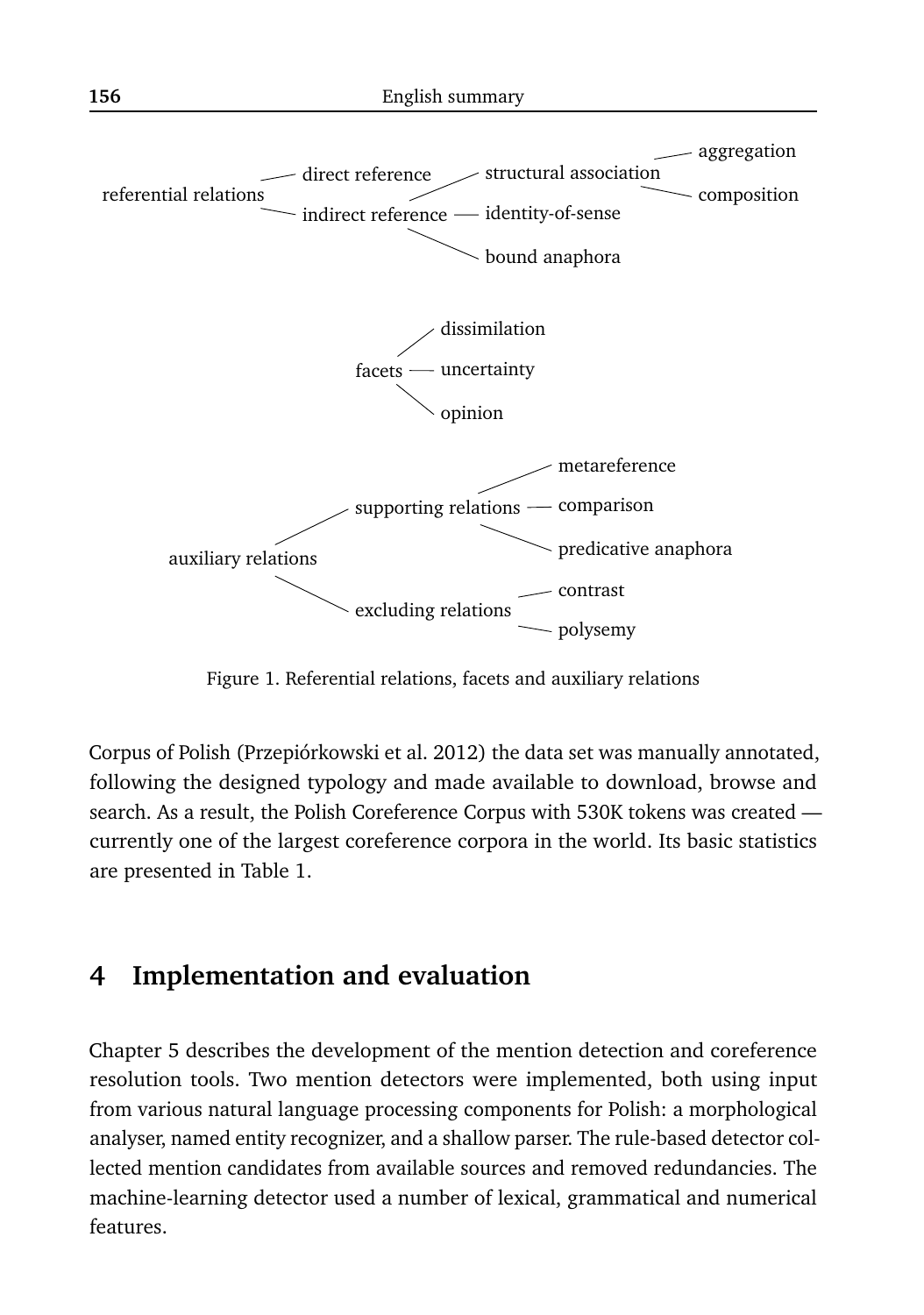| <b>Tokens</b>                                                                                         | 532,166                                                |                                                                                                                                                            |
|-------------------------------------------------------------------------------------------------------|--------------------------------------------------------|------------------------------------------------------------------------------------------------------------------------------------------------------------|
| <b>Mentions</b><br>nominal groups<br>named entities<br>zero subjects<br>personal pronouns<br>ellipses | 185,802<br>137,645<br>20,847<br>18,807<br>9,185<br>488 | <b>Supporting relations</b><br>predicative relation<br>2,350<br>metareference<br>154<br>101<br>comparison<br><b>Excluding relations</b><br>225<br>contrast |
| <b>Clusters</b><br><b>Bridging relations</b><br>aggregation<br>composition                            | 21,865<br>9,213<br>2,008                               | polysemy<br>2<br><b>Facets</b><br>no facet<br>16,455<br>dissimilation<br>336<br>opinion<br>188                                                             |
| bound anaphora<br>identity-of-sense                                                                   | 317<br>224                                             | 66<br>uncertainty                                                                                                                                          |

Table 1. Basic statistics of the Polish Coreference Corpus

Implemented coreference resolvers used even more decoding methodologies. The baseline rule-based system was built over a number of manually created rules (gender-number match, nesting prevention, same surface form agreement, etc.), taking into account compatibility of mention pairs and clusters. The machinelearning system used 147 mention-pair learning features representing the surface, syntactic, semantic, meta-textual and anaphoric information. The sieve-based system ordered the classifiers according to their precision and contained six simple compatibility rules. The neural system used word embeddings as components of feature vectors to train the deep neural network model.

Chapter 6 presents detailed results of the evaluation of implemented components over the test portion of the corpus, following the 10-fold cross-validation method. Mention detectors were evaluated in two settings: by comparing only semantic heads of mentions and by comparing the complete borders of mentions (see Table 2).

| Approach         | Semantic heads | <b>Exact boundaries</b> |  |
|------------------|----------------|-------------------------|--|
| Rule-based       | 89.12%         | 69.10%                  |  |
| Machine-learning | 91.23%         | 71.79%                  |  |

Table 2. Evaluation of mention detectors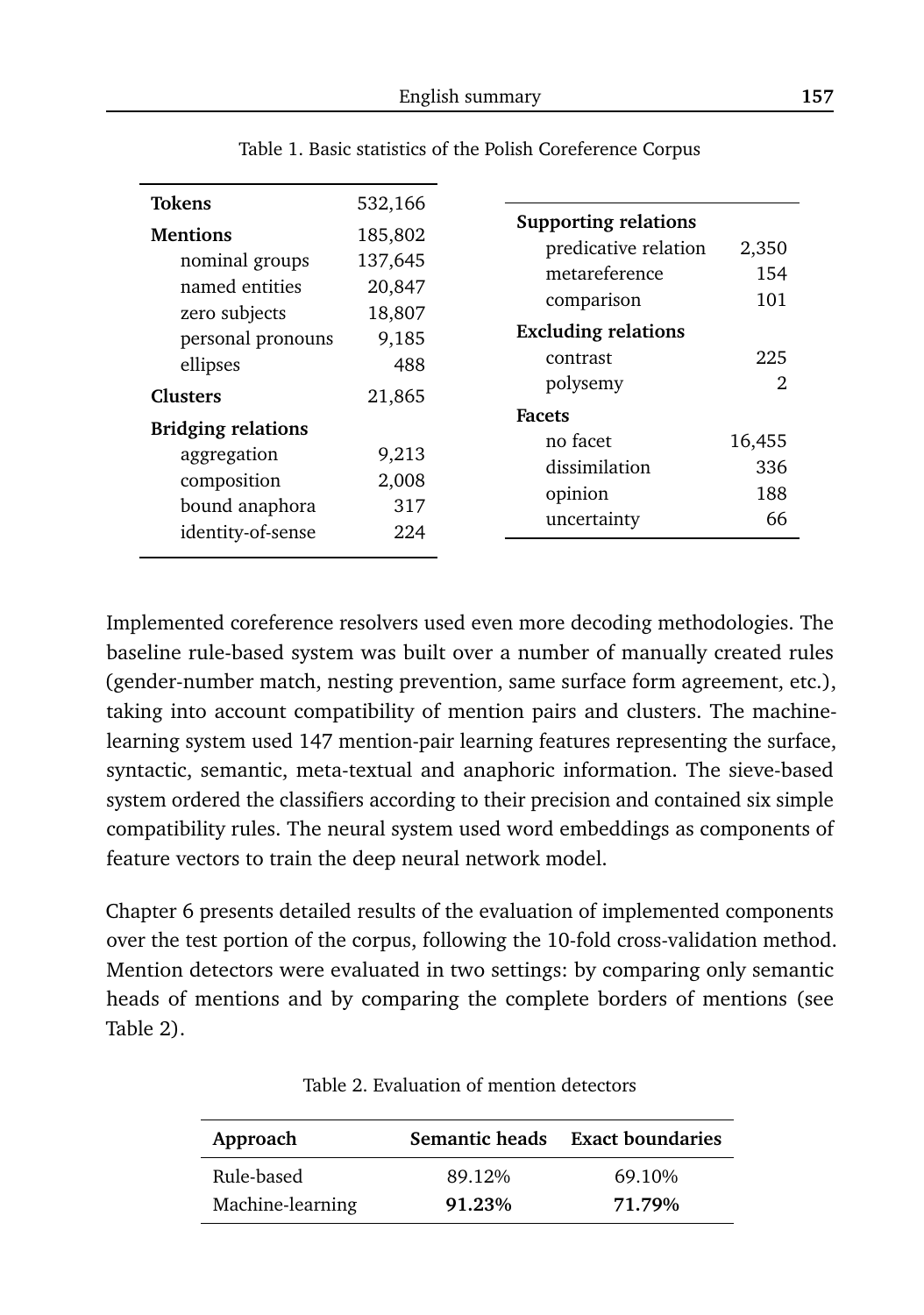Coreference resolvers were evaluated using traditional metrics in five variants, taking into account gold mentions only or system mentions in two main configurations with respect to mention borders (semantic heads only or complete borders) and the strategy of processing twinless mentions: INTERSECT (considering only mentions present in both gold and system sets) versus TRANSFORM (following the procedure by Pradhan et al. (2011), used in CoNLL-2011 shared task). Table 3 presents the values of CoNLL  $F_1$  measure for all implemented systems.

| Approach         | Gold<br>mentions | <b>Semantic</b><br>heads | <b>Exact</b><br>boundaries | <b>Semantic</b><br>heads | Exact<br>boundaries |
|------------------|------------------|--------------------------|----------------------------|--------------------------|---------------------|
|                  |                  | <b>INTERSECT</b>         |                            | <b>TRANSFORM</b>         |                     |
| Rule-based       | 74.10%           | 77.05%                   | 78.86%                     | 72.19%                   | 68.88%              |
| Machine-learning | 80.50%           | 80.00%                   | 82.71%                     | 74.82%                   | 73.96%              |
| <b>Sieve</b>     | 80.70%           | 80.85%                   | 82.49%                     | 75.55%                   | 73.21%              |
| Neural           | 80.59%           | 80.89%                   | 82.73%                     | 76.03%                   | 73.39%              |
| Hybrid           | 81.09%           | 81.04%                   | 82.54%                     | 75.74%                   | 73.17%              |

Table 3. Evaluation of implemented coreference resolution systems

## **5 Reference in discourse**

Chapter 7 presents several experiments investigating reference in a broader context of discourse relations. First was the comparison of the description of Prague Discourse Treebank-compatible reference relations in Czech, Russian and Polish with the newly implemented Parallel Annotated Wall Street Journal corpus (Nedoluzhko et al. 2018). The results show variation of referential properties in different languages, both in frequency of the use of referential groups and in types of reference.

Similarly, annotation of discourse relations, including coreference, with the Penn Discourse Treebank methodology for English, German, Polish, Portuguese, Russian and Turkish was carried out, showing differences in realization of discourse relations in different languages (Zeyrek et al. 2019).

Another task focused on annotation of the Polish Coreference Corpus with eventlinking time relations, communication events and relations between questions and responses to analyze explicitness and implicitness of representations of events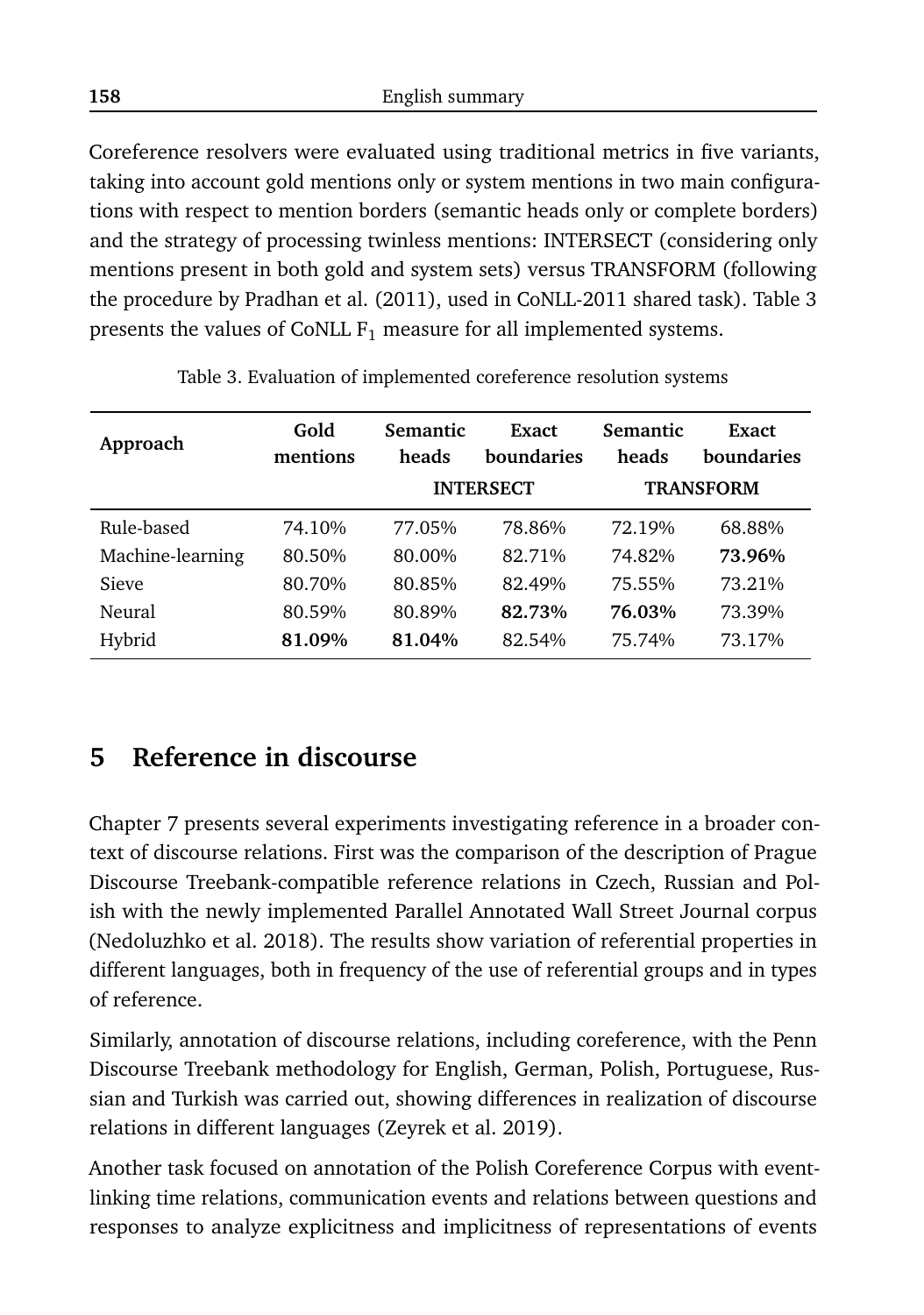in the text. The results also show variation in coverage of the text with different metatextual relations which may help investigate how reference influences textual coherence and cohesion.

#### **6 Conclusions**

The concluding chapter summarizes the most important findings from the work. The presented study constitutes the first attempt of computer-based large-scale analysis of the nominal referential relations in Polish. The construction of a large corpus and decoding tools made it possible to achieve for Polish the results comparable with global developments. This was made possible by applying a series of improvements on many linguistic and technical levels, starting with the clarification of the notion of reference, anaphora and coreference, through reconstruction of the formal grammar of Polish, integration of external resources and development of new detection algorithms.

Our research, with standardization of the Polish terminology in the field of coreference, the proposed categorization of text-based reference markers and typology of referential relations contributed to the description of the problem in Polish computational linguistics. Creation of one of the world's largest representative corpora of referential relations manually annotated with coreference and bridging relations based on the texts of the reference corpus required proper selection of texts, preparation of annotation guidelines, adaptation of tools and development of the annotation methodology. Several annotation strategies were tested, demonstrating the usefulness of serial adjudication in complex semantic tasks.

The environment for annotation and presentation of the coreference data was prepared with several corpus representation formats, visualisation of referential relations and a search engine linking reference with other layers of linguistic analysis. Rule-based and machine-learning mention detectors were implemented, as well as several solutions for decoding coreference — rule-based, statistical, neural, sieve and hybrid systems, tested in various configurations and supported with external resources, such as the database of periphrastic expressions, valency dictionary or customized formal grammar of Polish. A prototype configuration for detecting associative relations was carried out to decode aggregation, composition and predictive relations. The evaluation of the resulting systems has been conducted in accordance with the commonly used metrics and methodology. In addition, qualitative analysis of created decoders was performed to reduce errors.